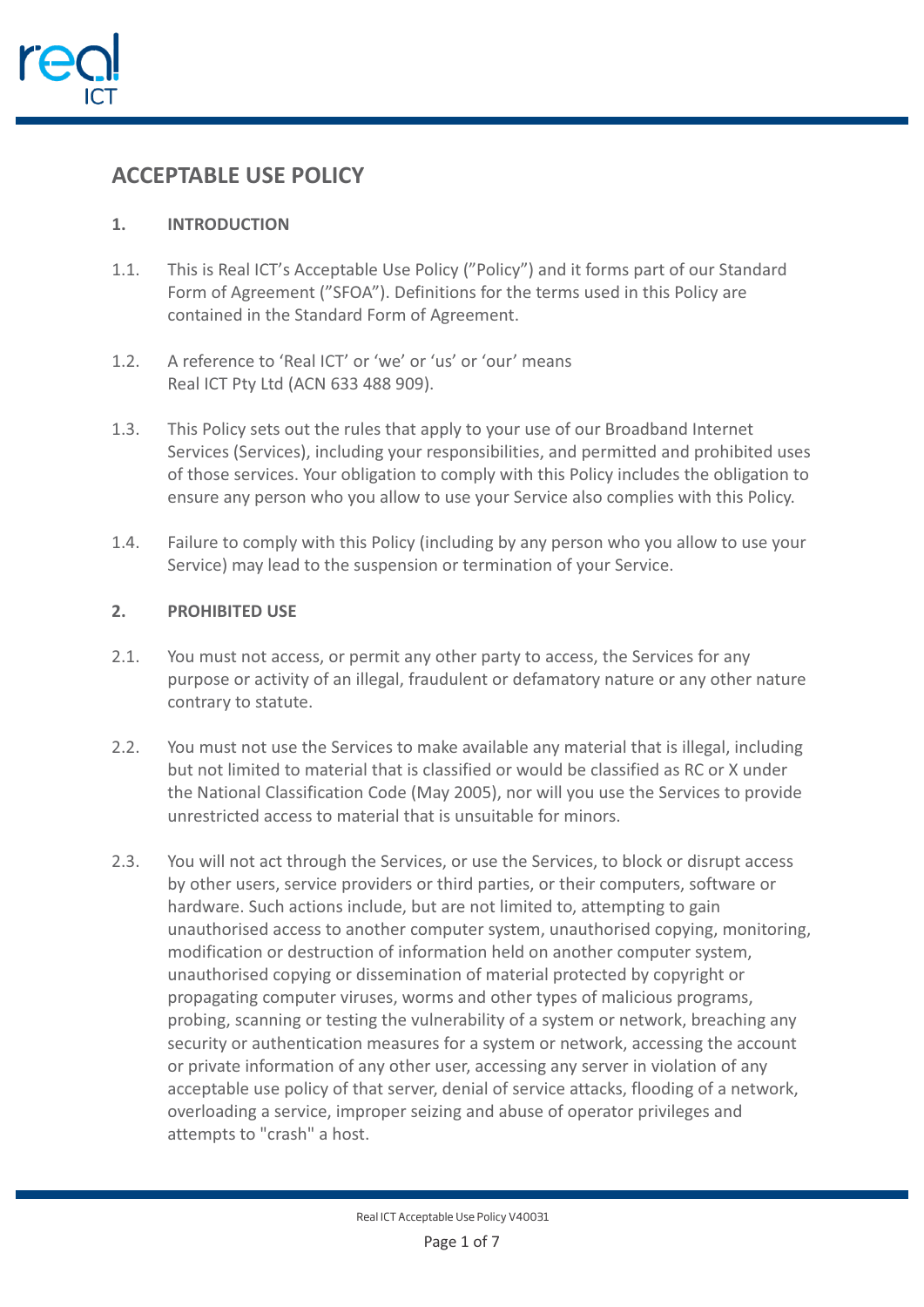

- 2.4. You must not use the Services to transmit or display (nor permit any other party to use the Services to transmit or display) threatening, obscene, offensive or abusive materials, or engage in any form of harassment when using the Services (or when allowing any other party to use the Services).
- 2.5. The Services must not be used to send messages to any individual who has indicated that he/she does not wish to receive messages from you.
- 2.6. You will not reproduce, distribute, transmit, publish, copy, transfer or commercially exploit any information or material of any kind (including but not limited to information or material accessed through or received from the Services) that infringes any copyright, patent, trade mark, design or other intellectual property right or, in our reasonable opinion, is likely to mislead or deceive any person accessing the relevant information or material.
- 2.7. You must respect the privacy of others when accessing and using the Services.
- 2.8. You must, in accessing and using the Services, only use software that you are legally entitled to use and such use must not infringe any third party intellectual property rights.
- 2.9. You must not use the Services for pyramid or other illegal soliciting schemes.
- 2.10. You must not use the Services for any fraudulent activities, including impersonating any person or entity or forging a signature.
- 2.11. You must not use, attempt to use or distribute tools designed for compromising security (e.g. password guessing programs; cracking tools; packet sniffers; network probing tools).

#### **3. SPAM**

- 3.1. In this Policy, Spam includes one or more unsolicited commercial electronic messages to which the Spam Act 2003 (Cth) applies, and derivations of the word Spam have corresponding meanings.
- 3.2. Codes of Practice: The Internet Industry Codes of Practice registered with the Australian Communications and Media Authority ("ACMA") set out how internet service providers and email service providers must address the sources of Spam within their own networks. The Internet Industry Codes of Practice also require internet service providers and email service providers to give end-users information about how to deal with Spam, and informed choice about their filtering options.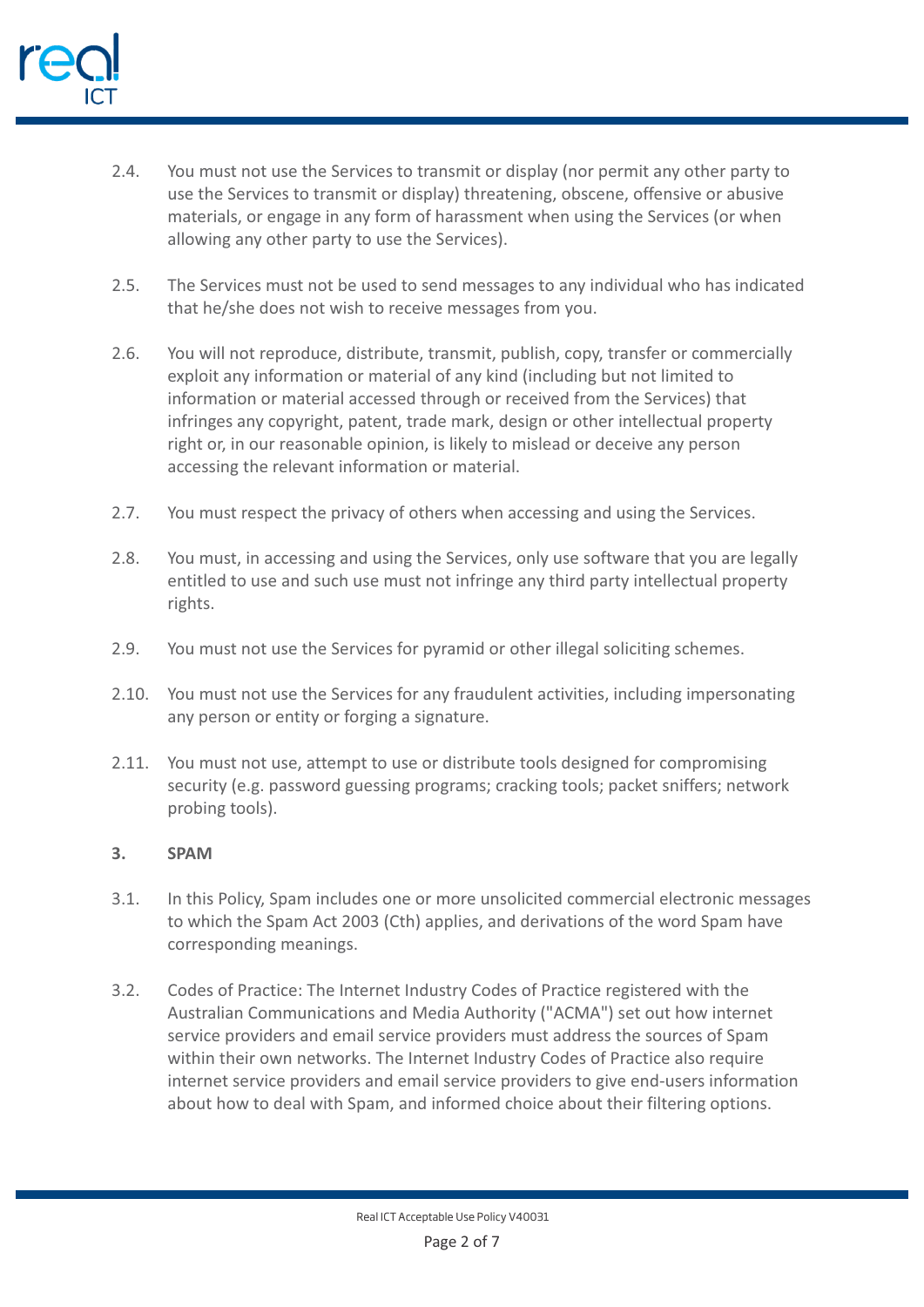

- 3.3. Reducing Spam: You can reduce the amount of Spam you receive if you:
	- 3.3.1. do not open emails from dubious sources;
	- 3.3.2. do not reply to Spam or click on links, including 'unsubscribe' facilities, in Spam;
	- 3.3.3. do not accept Spam-advertised offers;
	- 3.3.4. block incoming mail from known Spammers;
	- 3.3.5. do not post your email address on publicly available sites or directories. If you must do so, look for options, such as tick boxes, that allow you to opt out of receiving further offers or information;
	- 3.3.6. do not disclose your personal information to any online organisation unless they agree (in their terms and conditions or privacy policy) not to pass your information on to other parties;
	- 3.3.7. use separate email addresses for different purposes, such as a personal email address for friends and family and a business email address for work;
	- 3.3.8. install a Spam filter on your computer to filter or block Spam. We strongly recommend that you install a Spam filter on your computer, even if you receive a Spam filtering service from us. Information on the availability of anti-Spam software for end-users is available at http://www.commsalliance.com.au/Activities/ispi;
	- 3.3.9. report any Spam you receive to us or ACMA.
- 3.4. Please visit the ACMA website www.acma.gov.au for more information on ways to reduce the volume of Spam you receive, including how to reduce Spam if you operate a website; and avoid becoming an accidental Spammer.
- 3.5. Loss of Legitimate Email: Filtering services can reduce the amount of Spam you receive but they will not eliminate all Spam and there is a risk that legitimate email might occasionally be incorrectly classified as Spam and therefore lost. You agree that we are not liable for any such lost emails.
- 3.6. Your Spam Obligations:
	- 3.6.1. You agree that you will use your Service in compliance with the Spam Act 2003 and will not engage in practices which would result in a breach of the Act.
	- 3.6.2. You agree that you will not use, attempt to use or allow your Service to be used to:
		- 3.6.2.1. send, allow to be sent, or assist in the sending of Spam;
		- 3.6.2.2. use or distribute any software designed to harvest email addresses;
		- 3.6.2.3. host any device or service that allows email to be sent between third parties not under your authority or control; or
		- 3.6.2.4. otherwise breach the Spam Act 2003 or its regulations.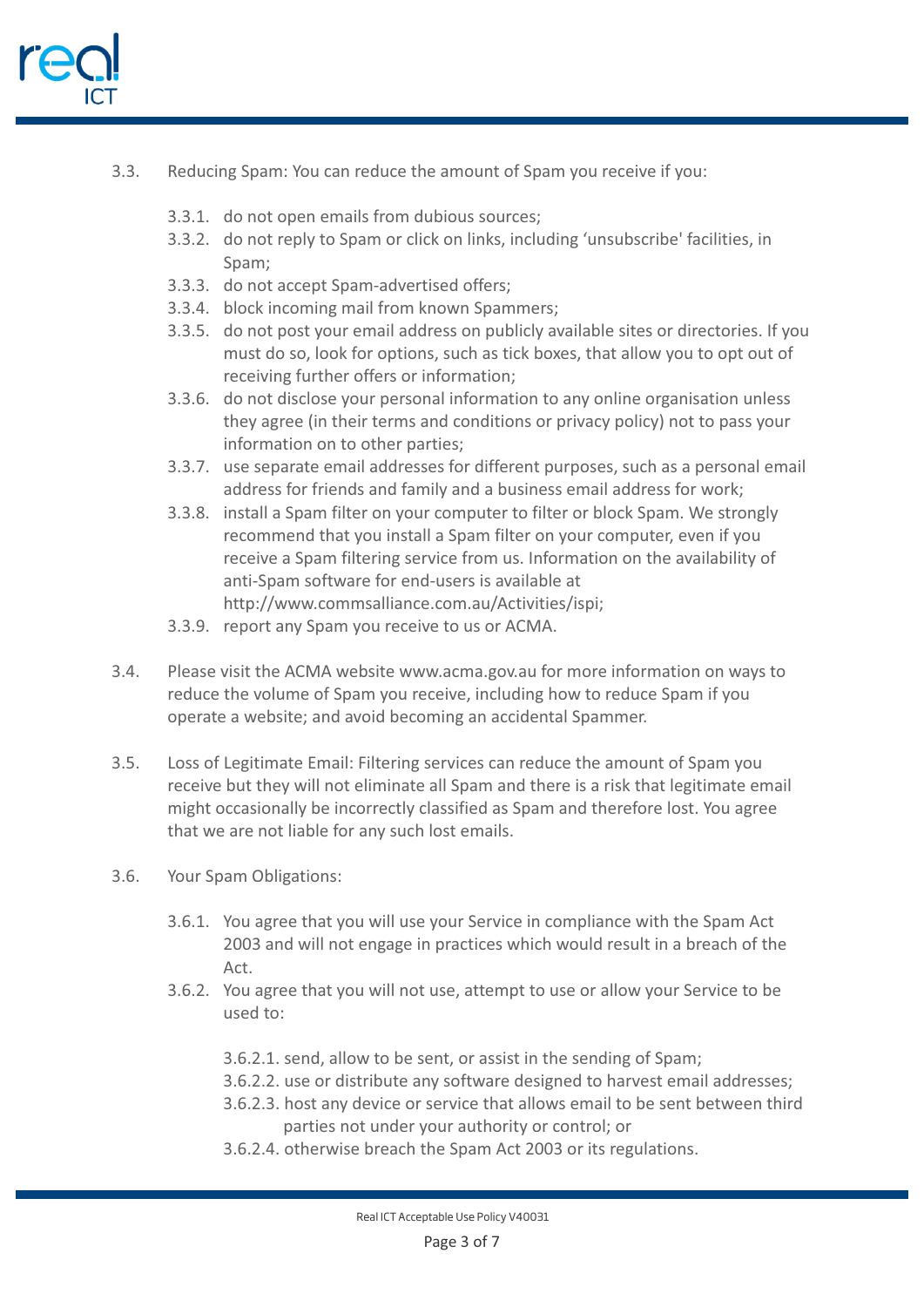

- 3.7. You agree to use your reasonable best endeavors to secure any device or network within your control against being used in Spamming by third parties, including where appropriate:
	- 3.7.1. the installation and maintenance of antivirus software;
	- 3.7.2. the installation and maintenance of firewall software; and
	- 3.7.3. the application of operating system and application software patches and updates.
- 3.8. We may scan any IP address ranges allocated to you for your use with your Service to detect the presence of open or otherwise misconfigured mail and proxy servers. If we detect open or misconfigured mail or proxy servers we may suspend or terminate your Service. The circumstances in which we may do so are set out in the section Suspension and Termination.

## **4. EXCESSIVE USE**

- 4.1. You must use your Service in accordance with any download or capacity limits stated in the specific plan that you subscribe to for the use of that Service.
- 4.2. We may limit, suspend or terminate your Service if you unreasonably exceed such limits or excessively use the capacity or resources of our Network in a manner which may hinder or prevent us from providing services to other customers or which may pose a threat to the integrity of our Network or systems.
- 4.3. If your upload data is two times that of your download we may limit, suspend or terminate your Service.

#### **5. SECURITY**

- 5.1. You are responsible for maintaining the security of your Service, including protection of account details, passwords and protection against unauthorized usage of your Service by a third party.
- 5.2. We recommend that you take appropriate security measures such as installation of a firewall and use up to date anti-virus software.
- 5.3. You are responsible for all charges incurred by other persons who you allow to use your Service, including anyone to whom you have disclosed your password and account details.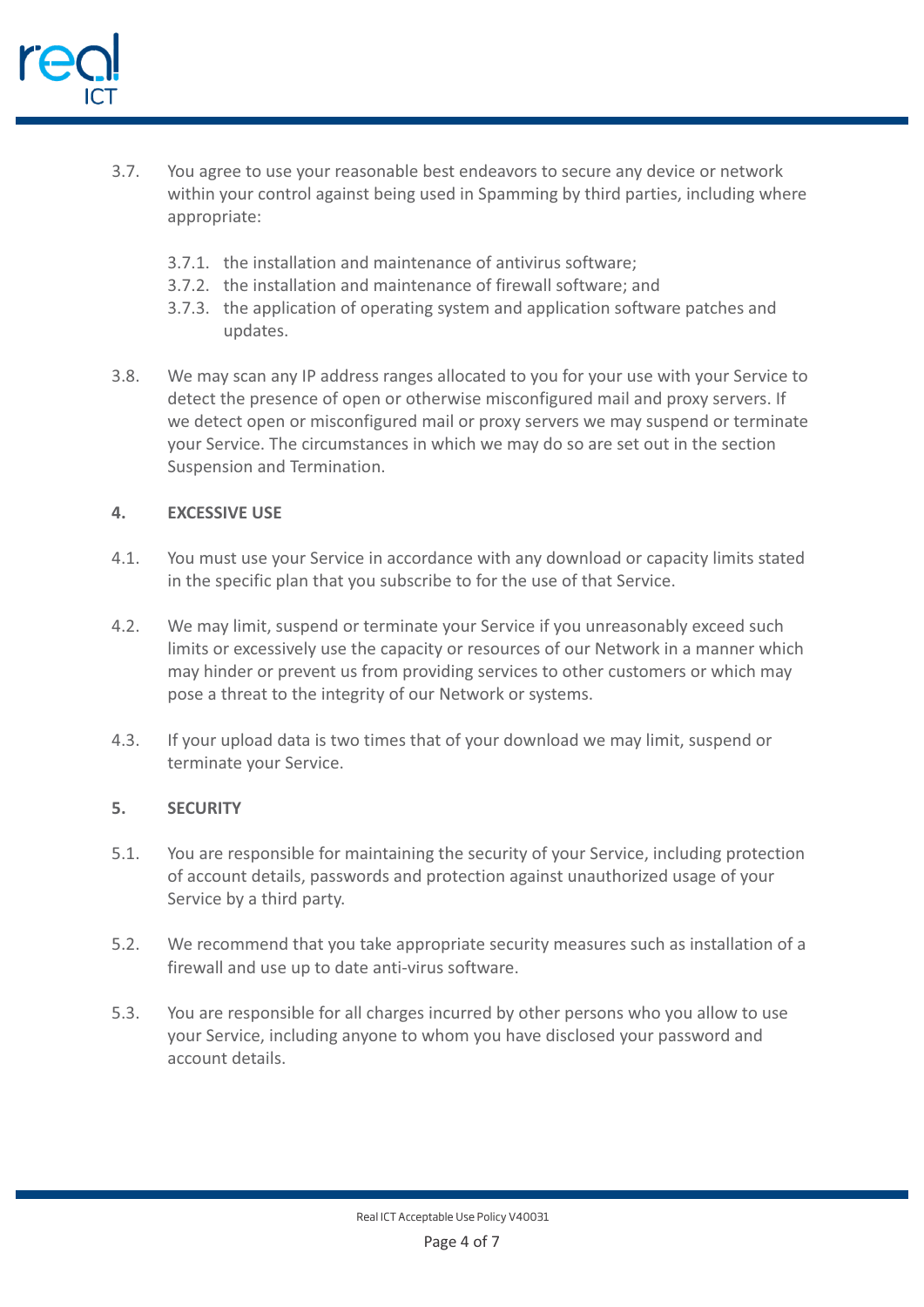

## **6. COPYRIGHT**

- 6.1. You must not infringe the intellectual property rights of any person in relation to any material that you access or download from the Internet and copy, store, send or distribute using your Service.
- 6.2. You must not use your Service to copy, adapt, reproduce, distribute or otherwise make available to other persons any content or material (including but not limited to music files in any format) that is subject to copyright or do any other acts in relation to such copyright material which would infringe the exclusive rights of the copyright owner under the Copyright Act 1968 (Cth) or any other applicable laws.
- 6.3. You acknowledge and agree that we have the right to immediately suspend hosting and may remove from our Network or systems any content upon receiving a complaint or allegation that the material infringes copyright or any other intellectual property rights of any person.

# **7. CONTENT**

- 7.1. You are responsible for determining the content and information you choose to access on the Internet when using your Service. You must take all reasonable steps to prevent access to offensive or obscene content on the Internet by children or minors who you allow to use your Service. You can obtain further information on content filtering products at http://www.commsalliance.com.au/Activities/ispi
- 7.2. You must not use or attempt to use your Service to make inappropriate contact with children or minors.
- 7.3. You are responsible for any content you store, send or distribute on or via our Network and systems including, but not limited to, content you place or post on web pages, email, chat or discussion forums, bulletin boards, instant messaging, SMS and Usenet news.
- 7.4. You must not use such services to send or distribute any content that is prohibited, deemed obscene or offensive or otherwise unlawful under any applicable Commonwealth, State or Territory law. Failure to comply with these requirements may lead to immediate suspension or termination of your Service without notice.
- 7.5. If we have reason to believe you have used your Service to access child pornography or child abuse material, we are required by law to refer the matter to the Australian Federal Police.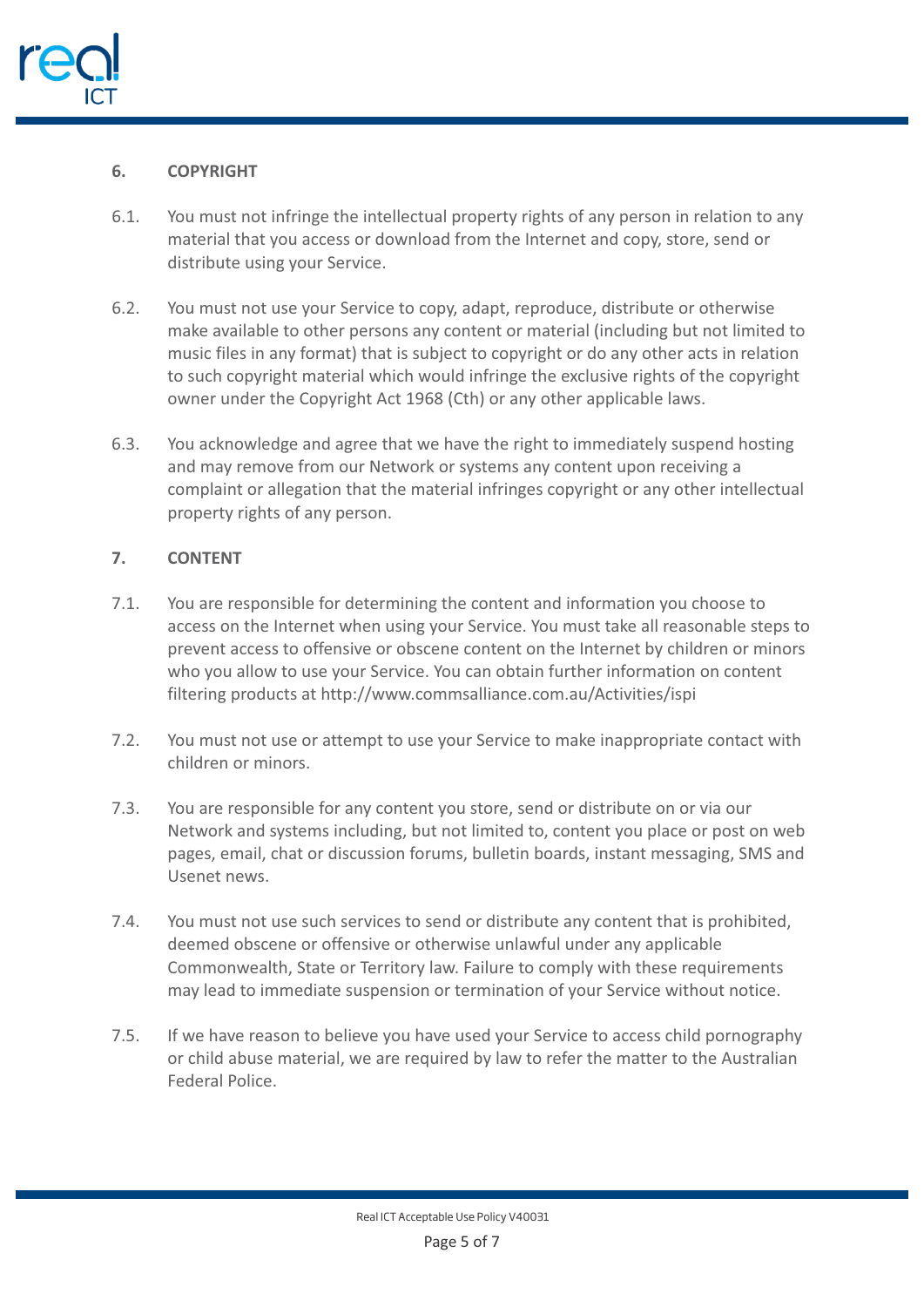

# **8. REGULATORY AUTHORITIES**

- 8.1. You must label or clearly identify any content you generally make available using your Internet Service in accordance with the applicable National Classification Code, classification guidelines or any industry code that applies to your use or distribution of that content.
- 8.2. You must not hinder or prevent us from taking all steps necessary to comply with any direction from ACMA or any other law enforcement or security agency. We reserve the right to limit, suspend or terminate your Service if there are reasonable grounds for suspecting that you are engaging in illegal conduct or where use of your Service is subject to any investigation by law enforcement or regulatory authorities.
- 8.3. Commonwealth legislation allows ACMA to direct us to remove from our Network and servers any content which is classified, or likely to be classified, as prohibited content. We also cooperate fully with law enforcement and security agencies, including in relation to court orders for the interception or monitoring of our Network and systems. We may take these steps at any time without notice to you.

## **9. OUR RIGHTS**

- 9.1. We reserve the right to suspend your Service if you are in breach of this Policy. We will first take reasonable steps to contact you and give you the opportunity to rectify the breach within a reasonable period. What is reasonable will depend on the severity of the problems being caused by the breach (for example, if you commit a serious or continuing breach, it may be reasonable to immediately suspend your Internet Service without notice to you).
- 9.2. If we notify you of a breach of your Spam obligations, we will, at your request and to the extent we are reasonably able, supply you with information as to the nature of open relays and suggested resolutions to assist you to comply with your Spam obligations. Our right to suspend your Service applies whether the breach is committed intentionally, through misconfiguration, or by other means not authorised by you including but not limited to through a Trojan horse or virus.
- 9.3. If your Service is suspended and the grounds upon which it was suspended are not corrected by you within seven days, we may terminate your Service.
- 9.4. We reserve the right to remove any information or materials, in whole or in part, that we, in our sole discretion, deem to be offensive, obscene, indecent, or otherwise inappropriate regardless of whether such material or its dissemination is unlawful.